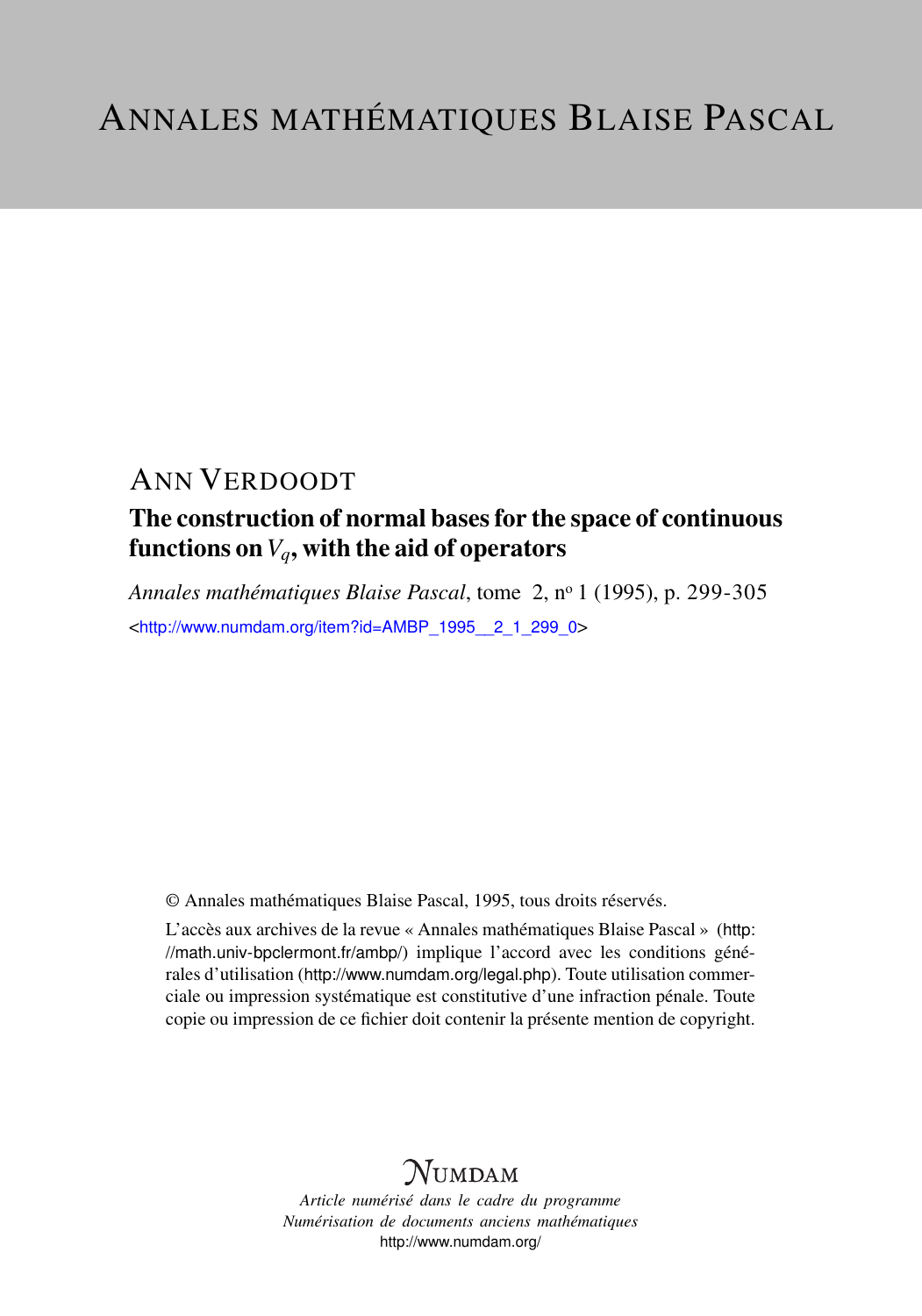## THE CONSTRUCTION OF NORMAL BASES FOR THE SPACE OF

## CONTINUOUS FUNCTIONS ON  $V_q$ , WITH THE AID OF OPERATORS

#### Ann Verdoodt

Abstract. Let a and q be two units of  $\mathbb{Z}_p$ , q not a root of unity, and let  $V_q$  be the closure of the set  $\{aq^n \mid n = 0, 1, 2, \ldots\}$ . K is a non-archimedean valued field, K contains  $\mathbb{Q}_p$ , and K is complete for the valuation  $|\cdot|$ , which extends the p-adic valuation.  $C(V_q \to K)$  is the Banach space of continuous functions from  $V_q$  to  $K$ , equipped with the supremum norm. Let  $\mathcal E$  and  $D_q$  be the operators on  $C(V_q \to K)$  defined by  $(\mathcal Ef)(x) = f(qx)$ 

and  $(D_qf)(x) = (f(qx) - f(x))/(x(q-1))$ . We will find all linear and continuous operators that commute with  $\mathcal E$  (resp. with  $D_q$ ), and we use these operators to find normal bases  $(r_n(x))$  for  $C(V_q \to K)$ . If f is an element of  $C(V_q \to K)$ , then there exist elements  $\alpha_n$  $\infty$ of K such that  $f(x) = \sum_{n=0} \alpha_n r_n(x)$  where the series on the right-hand-side is uniformly

convergent. In some cases it is possible to give an expression for the coefficients  $\alpha_n$ .

1991 Mathematics subject classification : 46S10

#### 1. Introduction

Let p be a prime,  $\mathbb{Z}_p$  the ring of the p-adic integers,  $\mathbf{Q}_p$  the field of the p-adic numbers. K is a non-archimedean valued field,  $K \supset \mathbf{Q}_p$ , and we suppose that K is complete for the valuation  $|\cdot|$ , which extends the *p*-adic valuation. Let a and q be two units of  $\mathbb{Z}_p$  (i.e.  $|a| = |q| = 1$ , q not a root of unity. Let  $V_q$  be the closure of the set  $\{aq^n \mid n = 0, 1, 2, \ldots\}$ . We denote by  $C(V_q \to K)$  (resp.  $C(\mathbb{Z}_p \to K)$ ) the set of all continuous functions  $f: V_q \to K$  (resp.  $f: \mathbb{Z}_p \to K$ ) equipped with the supremum norm. If f is an element of  $C(V_q \rightarrow K)$  then we define the operators  $\mathcal E$  and  $D_q$  as follows :

$$
(\mathcal{E}f)(x) = f(qx)
$$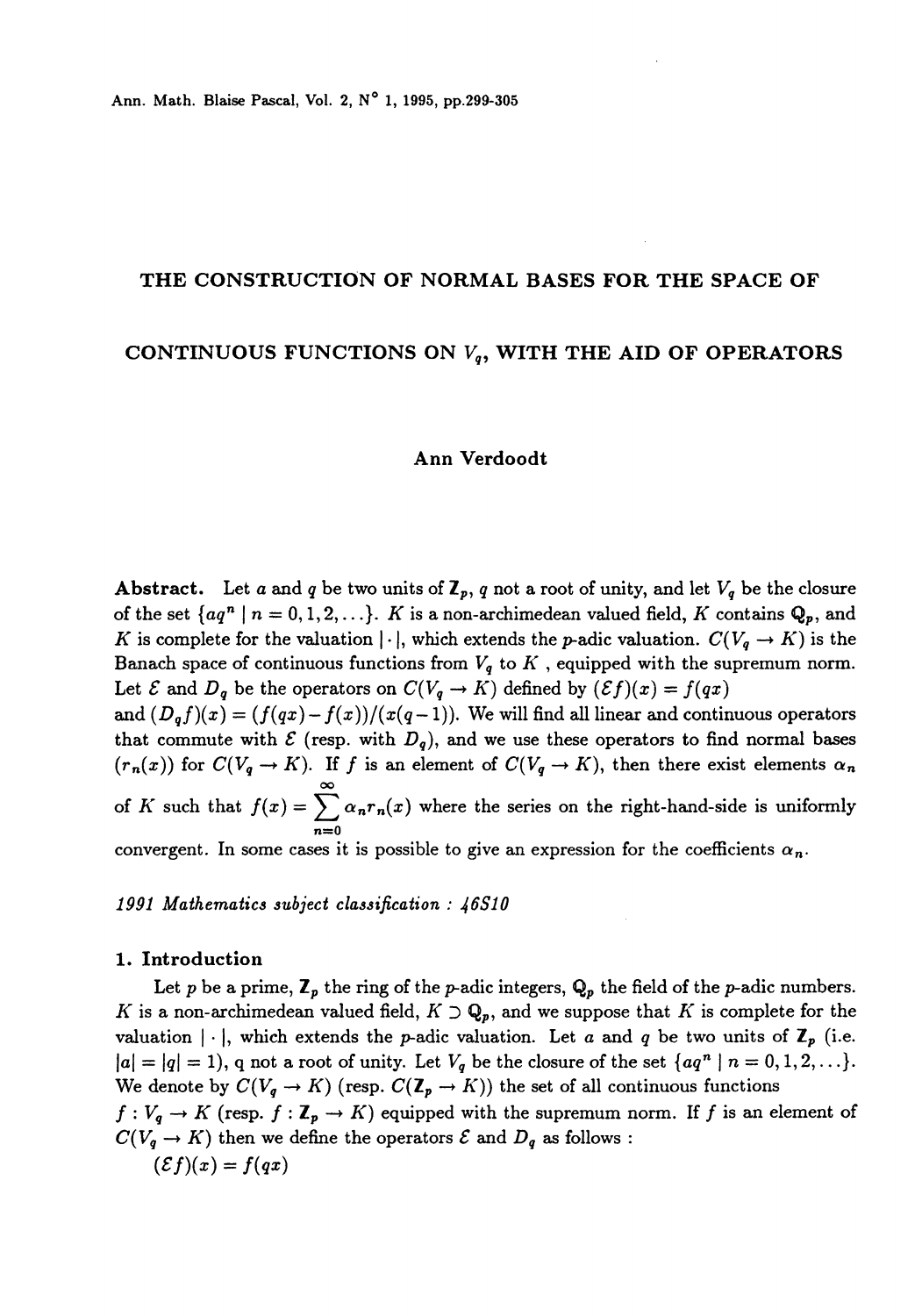#### A. Verdoodt

 $(D_q f)(x) = \frac{f(qx) - f(x)}{x(q-1)}$ 

We remark that the operator  $\mathcal E$  does not commute with  $D_q$ . Furthermore, the operator  $D_q$  lowers the degree of a polynomial with one, whereas the operator  $\mathcal E$  does not.

If  $\mathcal L$  is a non-archimedean Banach space over a non-archimedean valued field  $L$ , and  $e_1, e_2, \ldots$  is a finite or infinite sequence of elements of  $\mathcal L$ , then we say that this sequence is orthogonal if  $||\epsilon_1 \epsilon_1 + \cdots + \epsilon_k \epsilon_k|| = \max{||\epsilon_i \epsilon_i|| : i = 1, ..., k}$  for all k in N ( or for all k that do not exceed the length of the sequence ) and for all  $\epsilon_1, \ldots, \epsilon_k$  in L. An orthogonal sequence  $e_1, e_2, \cdots$  is called orthonormal if  $||e_i|| = 1$  for all i. A family  $(e_i)$  of elements of  $\mathcal L$  forms a(n) (ortho)normal basis of  $\mathcal L$  if the family  $(e_i)$  is orthonormal and also a basis. We will call a sequence of polynomials  $(p_n(x))$  a polynomial sequence if  $p_n$  is exactly of degree n for all natural numbers n .

The aim here is to find normal bases for  $C(V_q \to K)$ , which consist of polynomial sequences. Therefore we will use linear, continuous operators which commute with  $D_q$  or with  $\mathcal{E}$ . If  $(r_n(x))$  is such a polynomial sequence, and if f is an element of  $C(V_q \to K)$ , there exist coefficients  $\alpha_n$  in K such that  $f(x) = \sum_{n} \alpha_n r_n(x)$  where the series on the right-

 $n=0$ hand-side is uniformly convergent. In some cases it is possible to give an expression for the coefficients  $\alpha_n$ .

We remark that all the results (with proofs ) in this paper can be found in [5] , except for theorem 5 .

## 2. Notations.

Let  $V_q$ , K and  $C(V_q \to K)$  be as in the introduction. The supremum norm on  $C(V_q \rightarrow K)$  will be denoted by  $|| \cdot ||$ . We introduce the following :

 $A_0(x) = 1, A_n(x) = (x - aq^{n-1})A_{n-1}(x)$   $(n \ge 1),$ 

 $B_n(x) = A_n(x)/A_n(aq^n)$ ,  $C_n(x) = a^n q^{n(n-1)/2} (q-1)^n B_n(x)$ 

It is clear that  $(A_n(x))$ ,  $(B_n(x))$  and  $(C_n(x))$  are polynomial sequences. The sequence  $(C_n(x))$  forms a basis for  $C(V_q \to K)$  and the sequence  $(B_n(x))$  forms a normal basis for  $C(V_q \to K)$ . From this it follows that  $||B_n|| = 1$  and  $||C_n|| = |(q-1)^n|$ . Let  $\mathcal E$  and  $D_q$  be as in the introduction . Then we introduce the following :

**Definition.** Let f be a function from  $V_q$  to K. We define the following operators :

$$
(D_q^n f)(x) = (D_q(D_q^{n-1}f))(x)
$$
  
\n
$$
(\mathcal{E}^n f)(x) = f(q^n x)
$$
  
\n
$$
\mathcal{D}f(x) = \mathcal{D}^{(1)}f(x) = f(qx) - f(x) = ((\mathcal{E} - 1)f)(x)
$$
  
\n
$$
\mathcal{D}^{(n)}f(x) = ((\mathcal{E} - 1) \dots (\mathcal{E} - q^{n-1})f)(x), \mathcal{D}^{(0)}f(x) = f(x)
$$

The operator  $D_q$  does not commute with  $D$ . The following properties are easily verified :  $D_q^jC_k(x) = C_{k-j}(x)$  if  $k \geq j$ ,  $D_q^jC_k(x) = 0$  if  $j > k$ . So  $D_q^j$  lowers the degree of a polynomial with j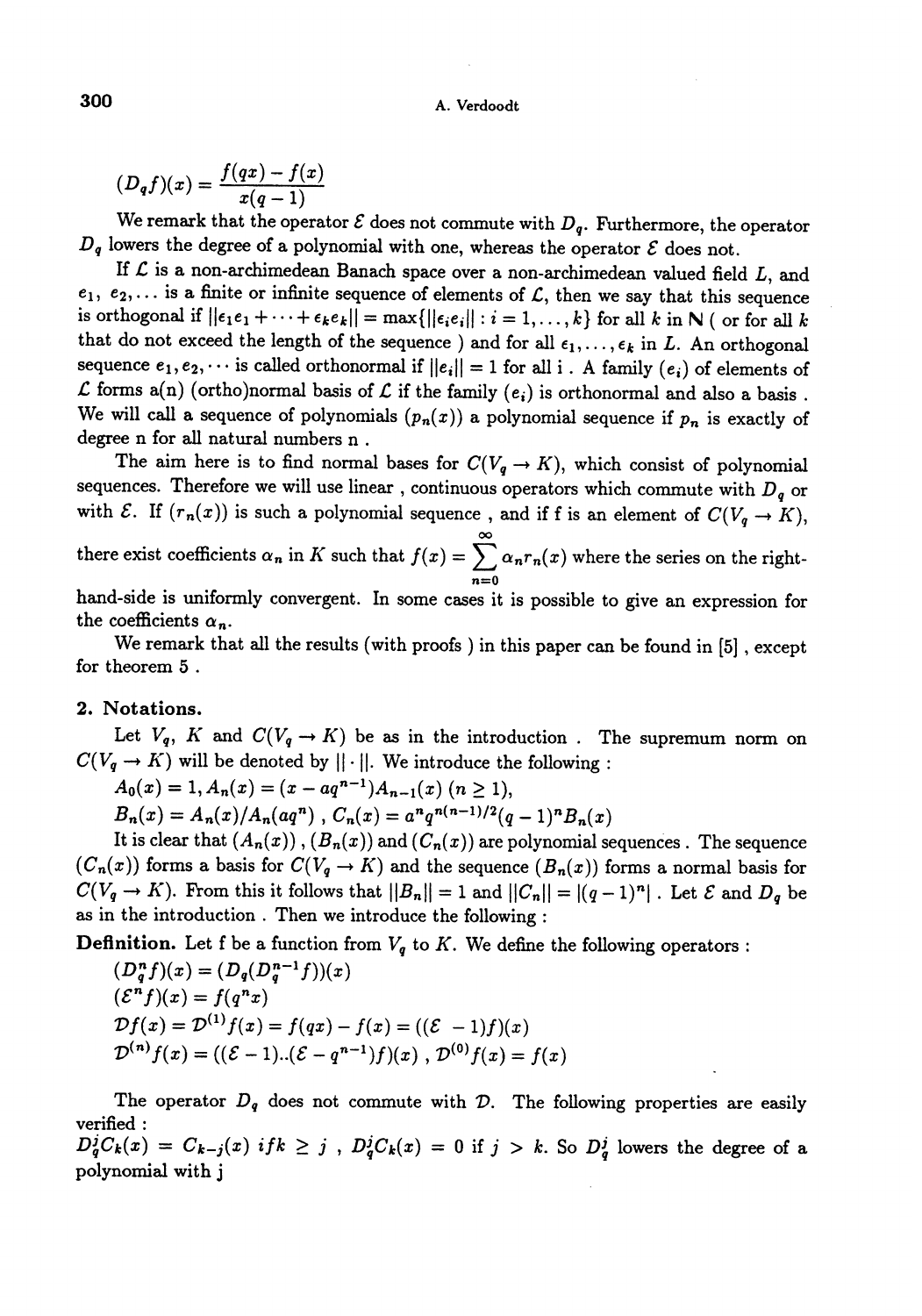$\mathcal{D}^{(j)}B_k(x) = (x/a)^{j}q^{j(j-k)}B_{k-j}(x)$  if  $j \leq k$ ,  $\mathcal{D}^{(j)}B_k(x) = 0$  if  $j > k$ 

If  $p(x)$  is a polynomial of degree n, then  $(\mathcal{D}^{(j)}p)(x)$  is a polynomial of degree n if n is at least j, and  $(\mathcal{D}^{(j)}p)(x)$  is the zero-polynomial if n is strictly smaller than j. If f is an element of  $C(V_q \rightarrow K)$ , then we also have

- i)  $(\mathcal{D}^{(n)}f)(x) = x^n q^{n(n-1)/2} (q-1)^n (D_n^n f)(x)$
- ii)  $(q-1)^n D_a^n f(x) \to 0$  uniformly
- iii)  $\mathcal{D}^{(n)}f(x)\to 0$  uniformly

( i) can be found in  $[1]$ , p. 60, ii) can be found in  $[3]$ , p. 124-125, iii) follows from i) and ii) ).

# 3. Linear Continuous Operators which Commute with  $\mathcal E$  or with  $D_q$

Let us start this section with the following known result :

If f is an element of  $C(\mathbb{Z}_p \to K)$ , then the translation operator E on  $C(\mathbb{Z}_p \to K)$  is the operator defined by  $Ef(x) = f(x + 1)$ .

If we put  $G_n(x) = {x \choose n}$  (the binomial polynomials), then L. Van Hamme ([4]) proved the following theorem :

A linear, continuous operator Q on  $C(\mathbb{Z}_p \to K)$  commutes with the translation operator E if and only if the sequence  $(g_n)$  is bounded, where  $g_n = QG_n(0)$ .

Such an operator Q can be written in the following way :  $Q = \sum_{i=0} g_i \Delta^i$ , where  $\Delta$  is the

operator defined as follows :  $(\Delta f)(x) = f(x + 1) - f(x)$ 

We can prove analogous theorems for the operators  $\mathcal E$  and  $D_q$  on  $C(V_q \to K)$ :

Theorem 1 An operator Q on  $C(V_q \rightarrow K)$  is continuous, linear and commutes with  $\mathcal E$ if and only if the sequence  $(b_n)$  is bounded, where  $b_n = (QB_n)(a)$ .

From the proof of the theorem it follows that  $Q$  can be written in the form  $Q = \sum_{i=0}^{\infty} b_i \mathcal{D}^{(i)}$ .

If f is an element of  $C(V_q \to K)$ , then  $(Qf)(x) = \sum_{i=0}^{\infty} b_i(\mathcal{D}^{(i)}f)(x)$  and the series on the !==0 right-hand-side is uniformly convergent (since  $\mathcal{D}^{(n)} f(x) \to 0$  uniformly ). Clearly we have

$$
b_n = (QB_n)(a) \text{ , since } (QB_n)(a) = (\sum_{i=0}^{\infty} b_i D^{(i)}B_n)(a) = (\sum_{i=0}^{n} b_i (x/a)^{i} q^{i(i-n)}B_{n-i})(a) = b_n.
$$

Furthermore ,  $Qx^n$  is a K-multiple of  $x^n$ . If  $b_0 = \ldots = b_{N-1} = 0, b_N \neq 0$ , and if  $p(x)$  is a polynomial, then  $x^N$  divides  $(Qp)(x)$ .

#### Some examples

1) For the operator  $\mathcal E$  we have :  $(\mathcal E B_n)(x) = B_n(qx)$  , so  $(\mathcal E B_0)(a) = 1$  ,  $(\mathcal E B_1)(a) = 1$ , and  $(\mathcal{E}B_n)(a) = 0$  if  $n \ge 2$ . This gives us  $\mathcal{E} = \mathcal{D}^{(0)} + \mathcal{D}^{(1)}$ .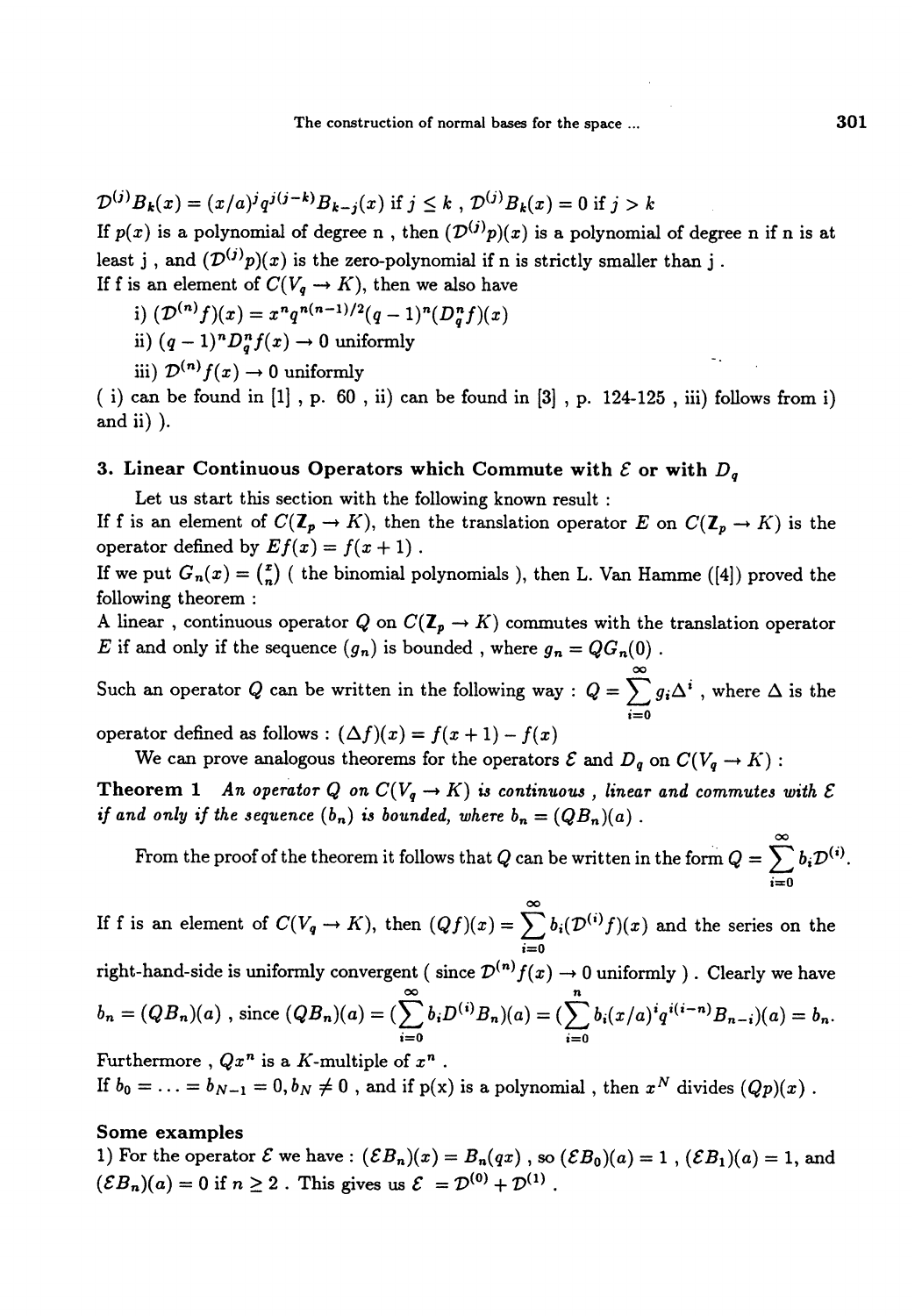2) The operator  $\mathcal{E} \circ \mathcal{D} = \mathcal{E} \mathcal{D}$  clearly commutes with  $\mathcal{E}$ . We have  $((\mathcal{E} \mathcal{D})B_0)(a) = 0$ , and since  $(n \ge 1)$   $((\mathcal{ED})B_n)(x) = (\mathcal{E} \left( \frac{x}{a} q^{1-n} B_{n-1} \right))(x) = \frac{qx}{a} q^{1-n} B_{n-1}(qx)$ , we find  $((\mathcal{ED})B_1)(a) = q$ ,  $((\mathcal{ED})B_2)(a) = 1$  and  $((\mathcal{ED})B_n)(a) = 0$  if  $n \geq 3$ . We conclude that  $\mathcal{ED} = q\mathcal{D}^{(1)} + D^{(2)}$ .

Analogous to theorem 1 we have :

Theorem 2 An  $\alpha$ -rator Q on  $C(V_q \to K)$  is continuous, linear and commutes with  $D_q$  if and  $\alpha$ -ly if the sequence  $(c_n/(q-1)^n)$  is bounded, where  $c_n = (QC_n)(a)$ .

Such an operator Q can be written in the form  $Q = \sum_{i=1}^{\infty} c_i D_q^i$ , and if f is an element of

 $C(V_q \rightarrow K)$  it follows that  $(Qf)(x) = \sum_{i=0}^{\infty} c_i(D_q^i f)(x)$  , where the series on the right-handside converges uniformly ( since  $(q-1)^n D_q^n f(x) \to 0$  uniformly ). Furthermore, we have  $c_n = (QC_n)(a)$  since

$$
(QC_n)(a) = \left(\sum_{i=0}^{\infty} c_i D_q^i C_n\right)(a) = \sum_{i=0}^n c_i C_{n-i}(a) = c_n.
$$

#### Remarks

1) Let R and Q be linear, continuous operators on  $C(V_q \to K)$ , with R of the form  $R = \sum_{i=1}^{\infty} b_i D^{(i)}$  (i.e. R commutes with  $\mathcal{E}, b_0 = 0$ ), and Q of the form  $Q = \sum_{i=1}^{\infty} c_i D_q^i$  (i.e.Q

commutes with  $D_q$ ,  $c_0 - \upsilon$ ). The main difference between the operators Q and R is that Q lowers the degree of each polynomial with at least one, where R does not necessarily lowers the degree of a polynomial.

2) If  $Q_1$  and  $Q_2$  both commute with  $D_q$  and if  $Q_1 = \sum_{i=1}^{\infty} c_{1,i} D_q^i$ ,

$$
Q_2 = \sum_{i=0}^{\infty} c_{2,i} D_q^i , \text{ then } (Q_1 \circ Q_2)(f) = (Q_2 \circ Q_1)(f) = \sum_{k=0}^{\infty} D_q^k f\left(\sum_{j=0}^k c_{1,j} c_{2,k-j}\right).
$$

If we take two formal power series  $q_1(t) = \sum_{i=1}^{\infty} c_{1,i}t^i$ ,  $q_2(t) = \sum_{i=1}^{\infty} c_{2,i}t^i$ , then

 $q_2(t) = \sum_{k=0}^{\infty} t^k \left( \sum_{i=0}^k c_{1,j} c_{2,k-j} \right)$ , so the composition of two operators which commute with  $D_q$ , corresponds with multiplication of power series.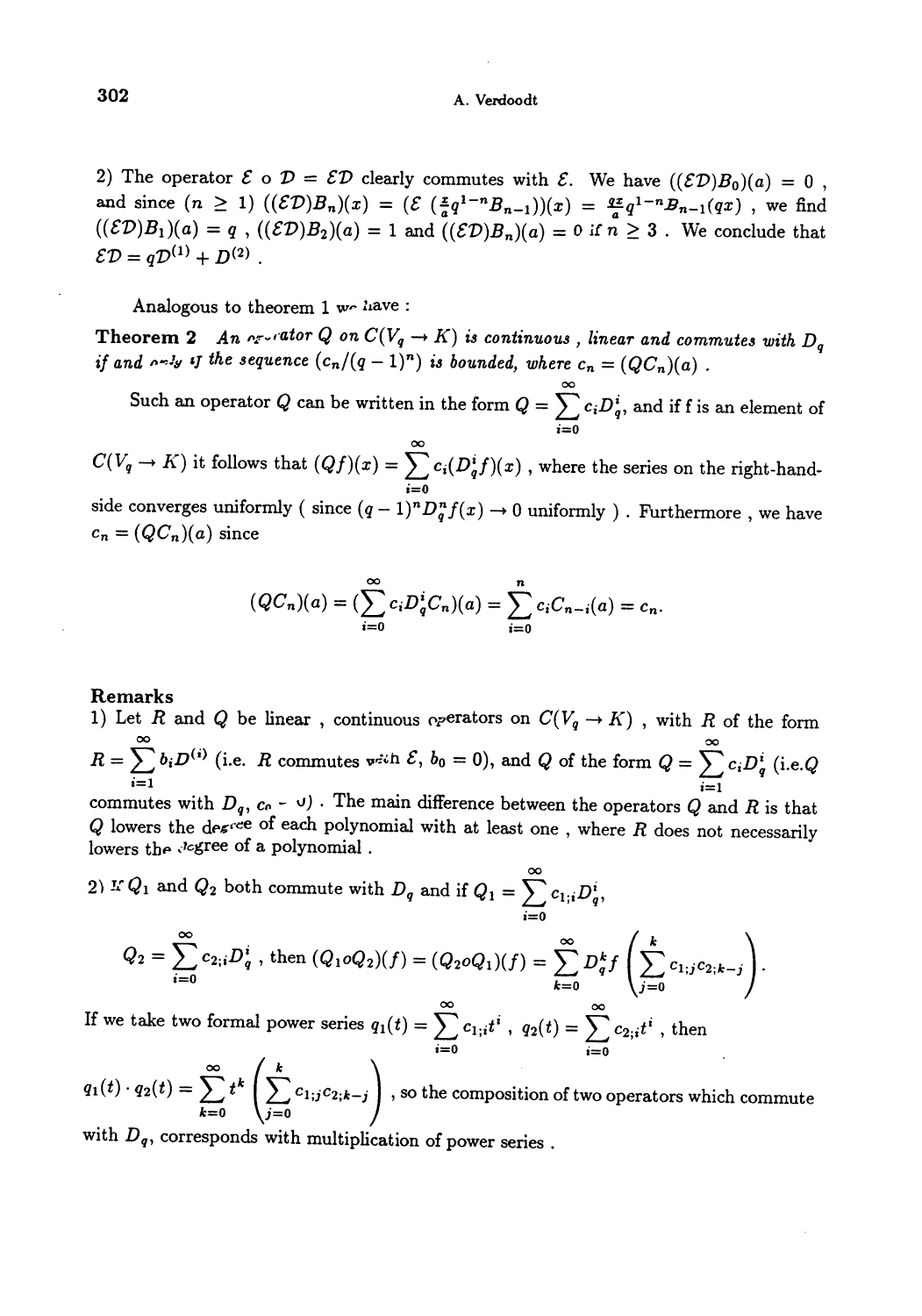This is not the case if we take two operators which commute with  $\mathcal{E}$ : Take e.g.  $\mathcal{E} = \mathcal{D}^{(0)} + \mathcal{D}^{(1)}$  and  $\mathcal{D}^{(1)}$ , then  $\mathcal{E} \circ \mathcal{D}^{(1)} = \mathcal{E} \mathcal{D}^{(1)} = q \mathcal{D}^{(1)} + \mathcal{D}^{(2)}$ , whereas for power series this gives  $q_1(t) = 1 + t$ ,  $q_2(t) = t$  and  $q_1(t) \cdot q_2(t) = t + t^2$ .

#### 4. Normal bases for  $C(V_q \rightarrow K)$

We use the operators of theorems 1 and 2 to make polynomials sequences  $(p_n(x))$ which form normal bases for  $C(V_q \rightarrow K)$ . If Q is an operator as found in theorem 1, with  $b_0$  equal to zero, we associate a (unique) polynomial sequence  $(p_n(x))$  with Q. We remark that the operator  $R = \sum_{i=0}^{\infty} b_i \mathcal{D}^{(i)}$  does not necessarily lowers the degree of a polynomial. **Proposition 1** Let  $Q = \sum_{i=0}^{\infty} b_i \mathcal{D}^{(i)}$   $(N \geq 1)$  with  $|b_N| > |b_n|$  if  $n > N$ . There exists a  $i=N$ unique polynomial sequence  $(p_n(x))$  such that  $(Qp_n)(x) = x^N p_{n-N}(x)$  if  $n \ge N$ ,  $p_n(aq^i) =$ 0 if  $n \geq N$ ,  $0 \leq i < N$  and  $p_n(x) = B_n(x)$  if  $n < N$ .

In the same way as in proposition 1 we have.

Proposition 2 Let  $Q = \sum_{i=0}^{\infty} c_i D_q^i$   $(N \ge 1)$ ,  $c_N \ne 0$  ,  $(c_n/(q-1)^n)$  bounded.  $i=N$ Then there exists a unique polynomial sequence  $(p_n(x))$  such that  $(Qp_n)(x) = p_{n-N}(x)$  if  $n \geq N$ ,  $p_n(aq^i) = 0$  if  $n \geq N$ ,  $0 \leq i < N$  and  $p_n(x) = B_n(x)$  if  $n < N$ .

We use the operators of theorems 1 and 2 to make polynomials sequences  $(p_n(x))$  which form normal bases for  $C(V_q \rightarrow K)$ . If f is an element of  $C(V_q \rightarrow K)$ , there exist coefficients  $\alpha_n$  such that  $f(x) = \sum_{n=0}^{\infty} \alpha_n p_n(x)$  where the series on the right-hand-side is uniformly convergent. In some cases, it is also possible to give an expression for the coefficients  $\alpha_n$ .

**Theorem 3** Let 
$$
Q = \sum_{i=N}^{\infty} b_i D^{(i)} \ (N \ge 1)
$$
 with  $|b_n| < |b_N| = 1$  if  $n > N$ 

1) There exists a unique polynomial sequence  $(p_n(x))$  such that  $(Qp_n)(x) = x^N p_{n-N}(x)$  if  $n \geq N$ ,  $p_n(aq^i) = 0$  if  $n \geq N$ ,  $0 \leq i < N$  and  $p_n(x) = B_n(x)$  if  $n < N$ . This sequence forms a normal basis for  $C(V_q \rightarrow K)$  and the norm of Q equals one.

2) If f is an element of  $C(V_q \rightarrow K)$ , then f can be written as a uniformly convergent series  $f(x) = \sum \beta_n p_n(x)$ ,  $\beta_n = ((D^{(i)}(x^{-N}Q)^k)f)(a)$  if  $n = i + kN$   $(0 \leq i < N)$ , with n=0

 $||f|| = \max_{0 \le k; 0 \le i \le N} |((D^{(i)}(x^{-N}Q)^k)f)(a)|$ , where  $x^{-N}Q$  is a linear continuous operator with norm equal to one.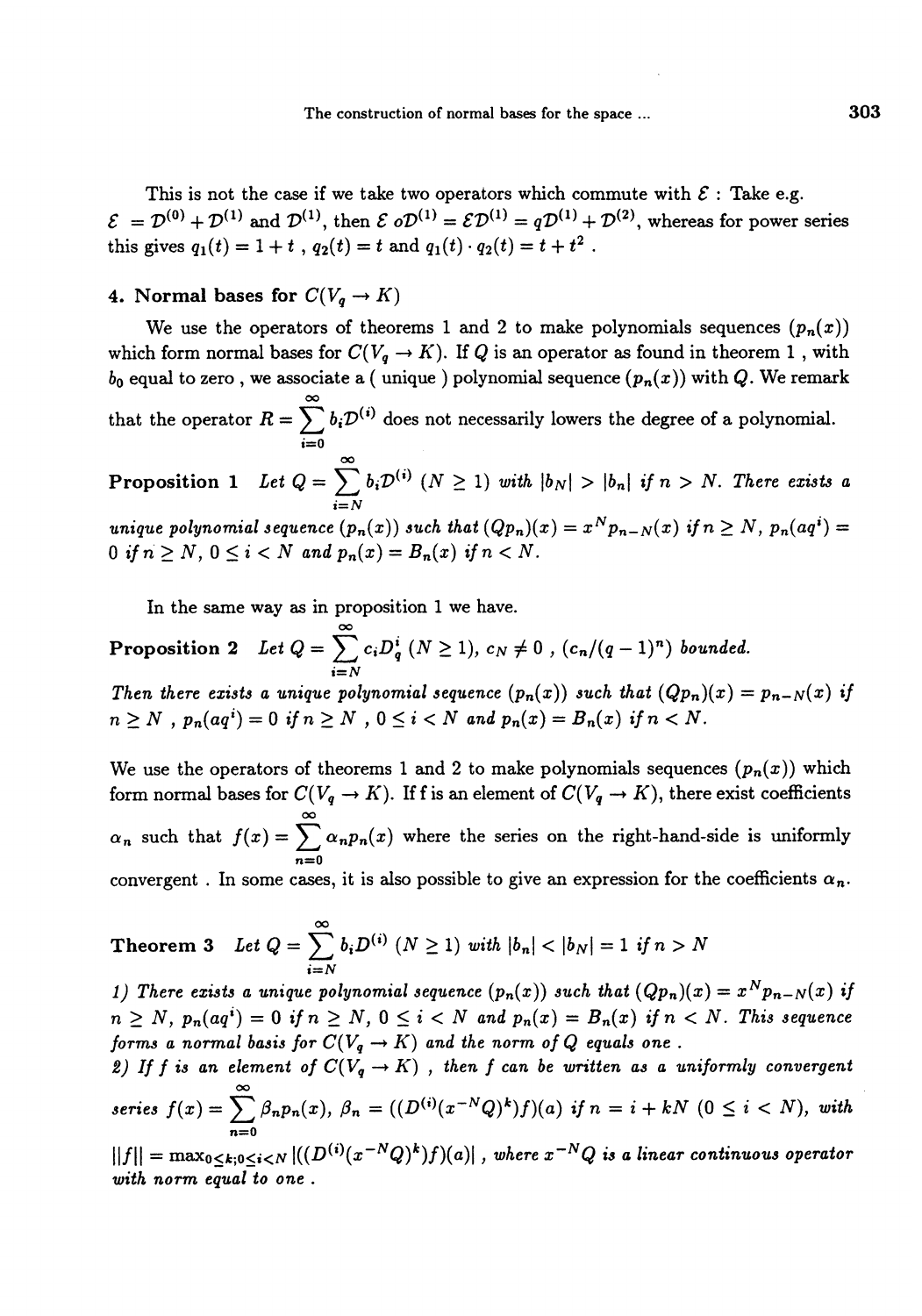And analogous to theorem 3 we have

Theorem 4  $Let Q = \sum_{i=N}^{\infty} c_i D_q^i (N \ge 1) \ with \ |c_N| = |(q-1)^N|, \ |c_n| \le |(q-1)^n| \ if n > N.$ 1) There exists a unique polynomial sequence  $(p_n(x))$  such that  $(Qp_n)(x) = p_{n-N}(x)$ if  $n \ge N$ ,  $p_n(aq^i) = 0$  if  $n \ge N$ ,  $0 \le i < N$  and  $p_n(x) = B_n(x)$  if  $n < N$ . This sequence forms a normal basis for  $C(V_q \rightarrow K)$  and the norm of Q equals one. 2) If f is an element of  $C(V_q \rightarrow K)$ , there exists a unique, uniformly convergent expansion of the form  $f(x) = \sum_{n=0} \gamma_n p_n(x)$ , where  $\gamma_n = a^i (q-1)^i q^{i(i-1)/2} (D_q^i Q^k f)(a)$  if  $n = i + kN$ 

$$
(0 \leq i < N), \text{ with } ||f|| = \max_{0 \leq k; 0 \leq i < N} \{ |(q-1)^i (D_q^i Q^k f)(a)| \}.
$$

**Remark.** Here we have  $|c_n| \leq |c_N|$ , in contrast with theorem 3, where we need  $|b_n| < |b_N|$  $(n > N).$ 

#### An example

Let us consider the following operator  $Q = (q-1)D_q$ . Then  $c_1 = (q-1)$  and  $c_k = 0$  if  $k \neq 1$ . The polynomials  $p_k(x)$  are given by  $p_k(x) = C_k(x)/(q-1)^k$ , and they form a normal basis for  $C(V_q \to K)$ . The expansion  $f(x) = \sum_{k=0}^{n} ((q-1)^k D_q^k f)(a) p_k(x) = \sum_{k=0}^{n} (D_q^k f)(a) C_k(x)$  is known as Jackson's interpolation formula  $([2], [3])$ .

If  $Q$  is an operator as found in theorem 4, with N equal to one, then we can prove a theorem analogous to theorem 2 :

**Theorem 5** Let Q be an operator such that  $Q = \sum_{i=1}^{\infty} c_i D_q^i$ , with  $|c_1| = |(q-1)|$ , i=1

 $|c_n| \leq |(q-1)^n|$  if  $n > 1$ , and let  $p_n(x)$  be the polynomial sequence as found in theorem 4. An operator T on  $C(V_q \rightarrow K)$  is continuous, linear and commutes with  $D_q$  if and only

if T is of the form 
$$
T = \sum_{i=0}^{\infty} d_i Q^i
$$
, where the sequence  $(d_n)$  is bounded, where  $d_n = (Tp_n)(a)$ .

**Remark.** In theorem 2 the sequence  $(c_n/(q-1)^n)$  must be bounded, whereas here the sequence  $(d_n)$  must be bounded. This follows from the fact that the norm of the operator **Hemark.** In theorem 2 the sequence  $(c_n/(q-1)$ ") must be bounded, where<br>sequence  $(d_n)$  must be bounded. This follows from the fact that the norm of the<br> $D_q$  equals  $|q-1|^{-1}$ , whereas the norm of the operator Q equals 1.

## 5. More Normal Bases

We want to make more normal bases, using the ones we found in theorems 3 and 4 . For operators which commute with  $\mathcal E$  we can prove the following theorem :